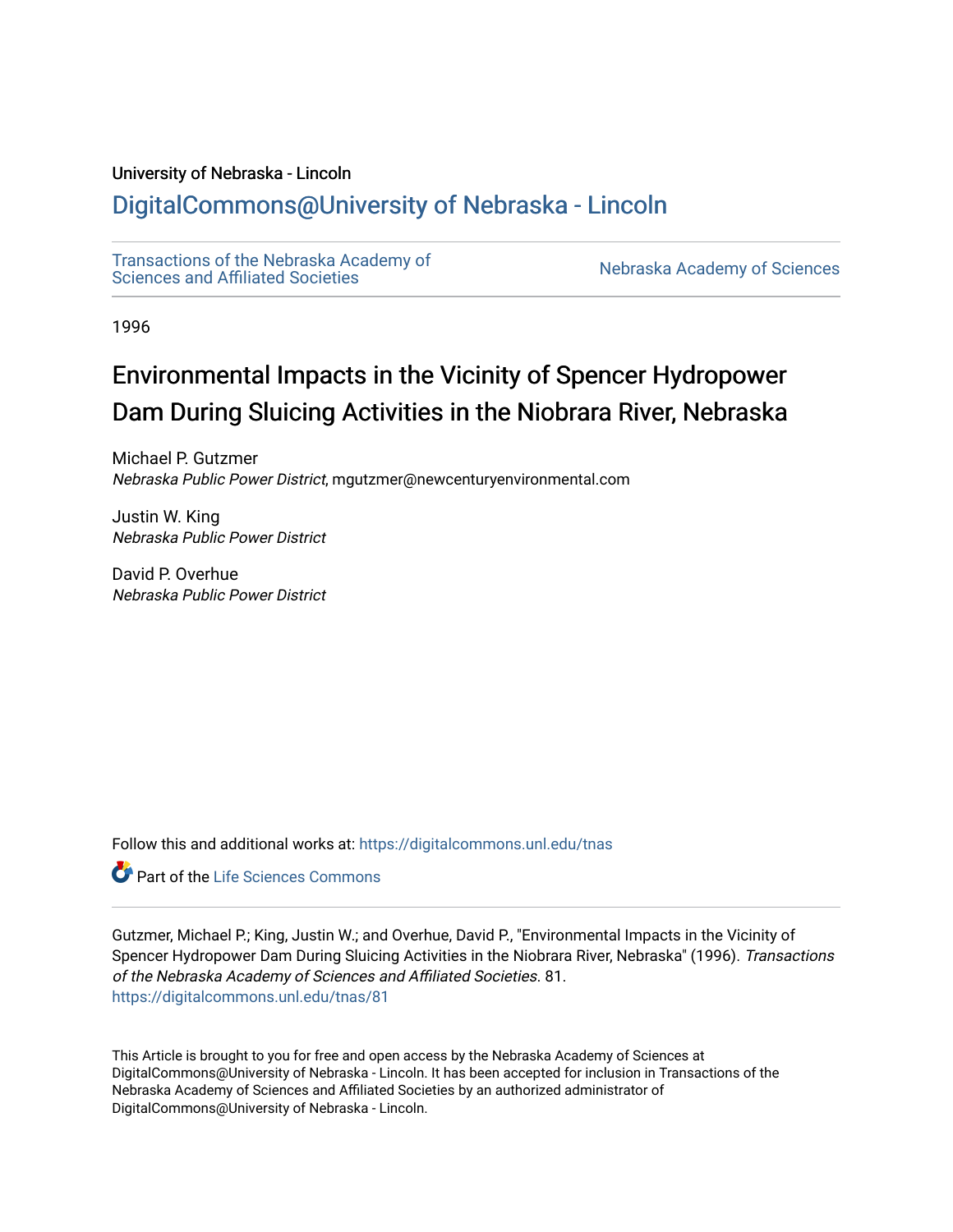#### ENVIRONMENTAL IMPACTS IN THE VICINITY OF

#### SPENCER HYDROPOWER DAM DURING SLUICING ACTIVITIES

#### IN THE NIOBRARA RIVER, NEBRASKA

#### Michael P. Gutzmer, Justin W. King, and David P. Overhue

Nebraska Public Power District 141415th Street Columbus, Nebraska 68601

#### *ABSTRACT*

Nebraska Public Power District (NPPD) has monitored water quality since 1989 and fish populations since 1993 on the Niobrara River in Nebraska in the vicinity of Spencer Hydro during "flushing" or "sluicing" activities. These sluicing activities alter water quality in the river downstream, which can negatively impact fish populations. Higher numbers offish were sampled in 1995 when compared to 1993 and 1994. Of the 6,187 fish and 22 total species sampled above and below the hydro, six species comprised approximately 93 percent of the total sample. The most common species sampled were sand shiner, *Notropis ludibundus* (35.4%), red shiner, *Cyprinella lutrensis* (22.9%), flathead chub, *Hybopsis gracilis*  (14.4%), carpsucker spp., *Carpoides sp.* (10.9%), bigmouth shiner, *Hybopsis dorsalis* (5.1%), and channel catfish, *Ictalurus punctatus* (4.0%). Operational modifications instituted since 1989, such as opening the flood gates slower and dropping the pond at a slower rate, have reduced sluicing impacts and the hydro structure may not be limiting species diversity to the extent originally thought.

t t t

Nebraska Public Power District owns and operates the Spencer Hydropower Project on the Niobrara River, approximately 8 km south of Spencer, Nebraska, on the Holt and Boyd County line (Fig. 1). The Niobrara River, with headwaters in eastern Wyoming, flows approximately 800 km eastward across Nebraska, joins the Missouri River near Niobrara, Nebraska, and drains a watershed of approximately 28,000 km2.

The hydro project structure (Fig. 2) was installed in 1927 and at that time consisted of: (1) a 1,200-acre reservoir; (2) a short concrete abutment on the north and south bank of the river; (3) a powerhouse containing two generators  $(2,000 \text{ kW}$  and  $1,300 \text{ kW}$ ;  $(4)$  a spillway with a combination gate bay; (5) four tainter gate bays; (6) five stop log bays; (7) a sluice gate; and (8) a 3,700-foot long, 18-foot high earth embankment. NPPD conducts sediment-flushing activities (sluicing) to remove accumulated sediment from the reservoir above the hydro in the spring and fall. Sluicing was historically conducted several times a year dating back to 1948 (Mares, 1991). During sluicing, two tainter gates and a sluice gate are typically opened for about a week to essentially drain the reservoir.

Between 1975 and 1989, periodic fish kills were observed below the hydro during sluicing. Fish were particularly vulnerable to sluicing during the summer, at low flows and high water temperatures. Previous investigators such as Hesse and Newcomb (1982) studied fish populations in the vicinity of the hydro and expressed concern about its impacts. In 1980 a variance was drawn up by the Nebraska Department of Environmental Control (NDEC) and the Nebraska Game and Parks Commission (NGPC) stating that NPPD avoid sluicing between April 15 and September 15 of each calendar year, except for emergencies, to minimize impact on the riverine fisheries during that time frame.

We were interested in evaluating water quality conditions and fish populations during sluicing in the vicinity of the hydro, particularly in the fall when conditions can be deleterious to riverine biota, to establish data regarding fishery populations and related impacts of sluicing activities. The objectives of this study were to determine: 1) water-quality conditions during sluicing activities; 2) species composition above and below the hydro to decide if the hydro was acting as a barrier to species diversity and/or migration it in the Niobrara River and; 3) fish diversity and abundance below the hydro before and during sluicing to observe impacts of the activity on Niobrara River fishes.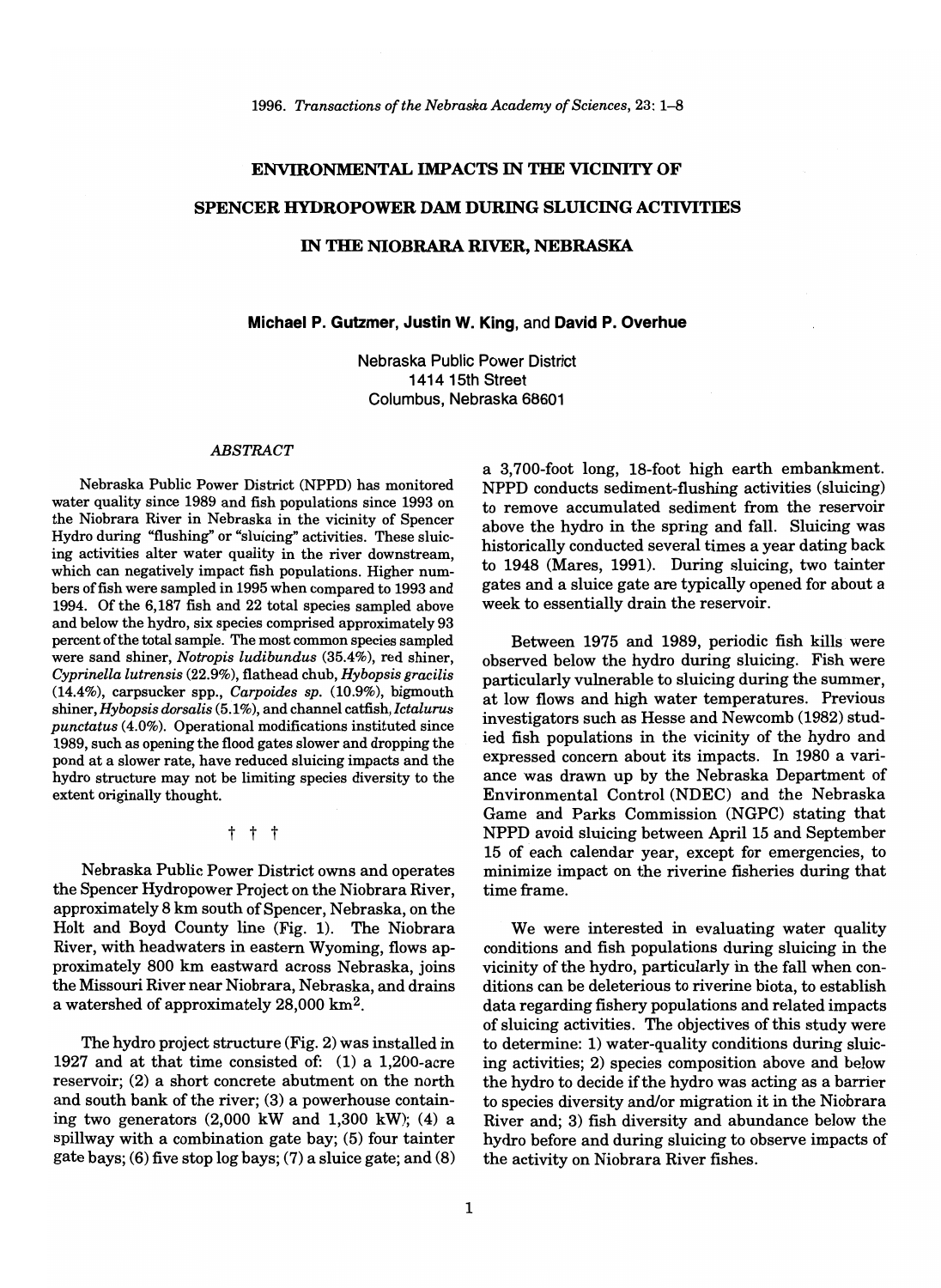

#### **METHODS**

#### **Water quality**

Water-quality parameters below the hydro during sluicing have been monitored since spring 1989. The four parameters monitored or determined to be important were temperature, conductivity, settleable solids, and turbidity (as measured by secchi disc) (Table 1). Temperature and conductivity were evaluated with a Yellow Springs Instruments (YS!) temperature/conductivity meter. In 1990-94 settleable solids were determined with use of a 1,000 ml graduated cylinder and in 1995 an imhoff cone (1000 ml) was used.

During fall sluicing activities, water-quality measurements were made before sluicing commenced and approximately at 2, 4, 6, 8 and 24 hours after the sluice gates were opened. Water-quality samples were taken from the south bank of the river just above the Highway 281 bridge approximately 0.6 km below the hydro facility. River discharge was calculated from staff gauges located in the hydro powerhouse forebays (see Table 2).

#### **Fish sampling**

Fish sampling was conducted in the fall from 1993- 95. Fish were sampled by seining and electrofishing before the gates were opened and 2-24 hours after the gates were opened. In 1993 fish were sampled a week after the gates were opened. All sampling was conducted within 5 km of the hydro in habitats conducive to an effective sampling effort.

The seine used was approximately 8 m wide (5 mm mesh size) and 1 m high and haul lengths were 15 m. Sampling occurred before the gates were opened (presluice) and during the time that the gates were open during sluicing (post-sluice). A Smith-Root Model 15-C backpack shocker was used to shock 30.45 m sections of bank habitat. Two dip nets were used to collect fish. Sampling was done at selected locations (Fig. 1) below the dam within 5 km of the hydro dam along bank. habitats and in some mid-channel habitats that contained shale outcrops or rocky cobble below the hydro. Initially, in 1993, approximately ten seine hauls and ten electroshock segments were sampled above and below the hydro. In 1994 and even more so in 1995 the effort was reduced to accommodate available staff at the time (sampling effort is shown in Tables 3 and 4). Habitat for seining and electroshocking was fairly accessible the first few km downstream, but the habitat for several km above the hydro in the pond was difficult to sample and most of the available sampling areas were 4-5 km above the dam. Habitat heterogeneity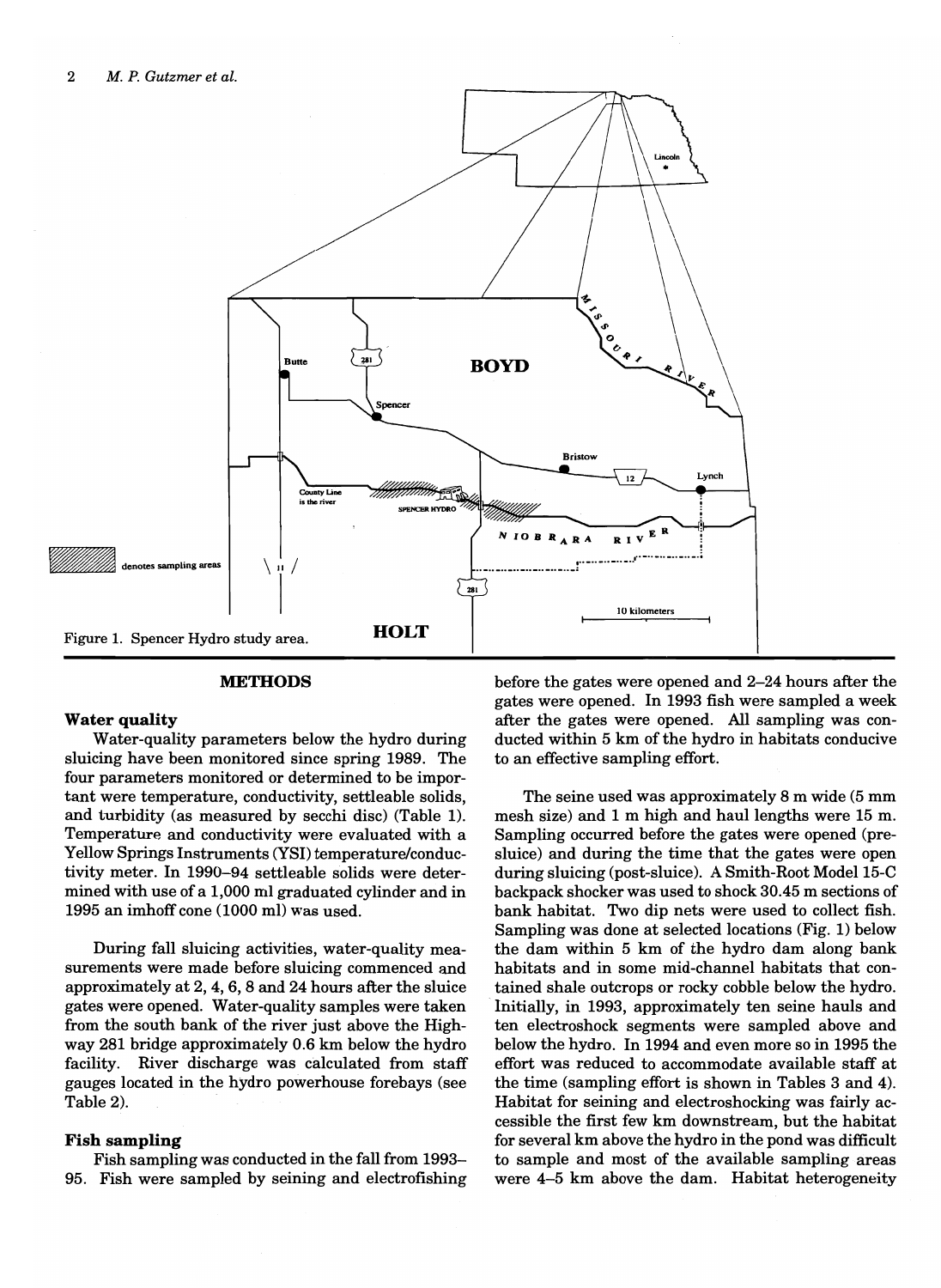

Figure 2. Location of Spencer Hydro structures and dam on Niobrara River, Nebraska.

was different when comparing above and below habitats. The area below the hydro was degraded, with shale outcrops that provided ample, shallow riftle areas, and the area above was deeper, with sand aggregates and other detrital accumulations.

All fish collected from both sampling gears were enumerated and identified to species. Data sets were analyzed statistically using one-way analysis of variance from before and after sluicing for seining and electroshocking for all three years.

#### RESULTS

#### Water quality

Daily water temperatures increased as much as 7.3°C but generally increased 3 to 4°C during sluicing (Table 1). Conductivity also increased slightly as the sluicing progressed. Settleable solids before sluicing were 10 mg/l or below but exceeded that level considerably after 8-24 hours. Secchi disc readings normally dropped to between 1 and 5 cm after 6 hr and remained that way until the majority of accumulated silt has been removed from the pond above. Generally, turbidity decreased 48-72 hr after the gates were opened, with primarily fine sand and silt being removed from the pond the first 24 hr.

#### Fish species composition and abundance

Initially, in our study for analysis purposes, we separated fish sampled upstream and downstream from the hydro. Fall sampling resulted in 1,121 fish upstream and 5,066 fish downstream for a total of 6,187 fish and 22 species. Above the hydro (Table 3) the most common species were bigmouth shiner, *Hybopsis dorsalis* (27%), carpsucker spp., *Carpoides spp. (20%),*  fathead minnow, *Pimephales promelas* (16%), red shiner, *Cyprinella lutrensis* (14%), and sand shiner, *Notropis ludibundus* (12%). Downstream of the hydro (Table 4), the species most observed were the sand shiner (42%), red shiner (29%), and flathead chub, *Hybopsis gracilis*  (16%). Black bullhead *(lctalurus melas),* black crappie *(Pomoxis nigromaculatus),* emerald shiner *(Notropis atherinoides),* sauger *(Stizostedion canadense),* and stonecat *(Noturus flavus)* were the only species not sampled above the hydro that were sampled below. From some incidental spring sampling in 1994 we were able to document the presence of river shiners, *Notropis blennius,* below the hydro, but it is not presented in our species list. When we combined upstream and downstream sampling within 5 km of the hydro, six species comprised approximately 92% of our catch. Sand shiner (36%), red shiner (26%), flathead chub (13%), carpsucker spp. (6%), bigmouth shiner (6%), and channel catfish (5%) were the most common species sampled.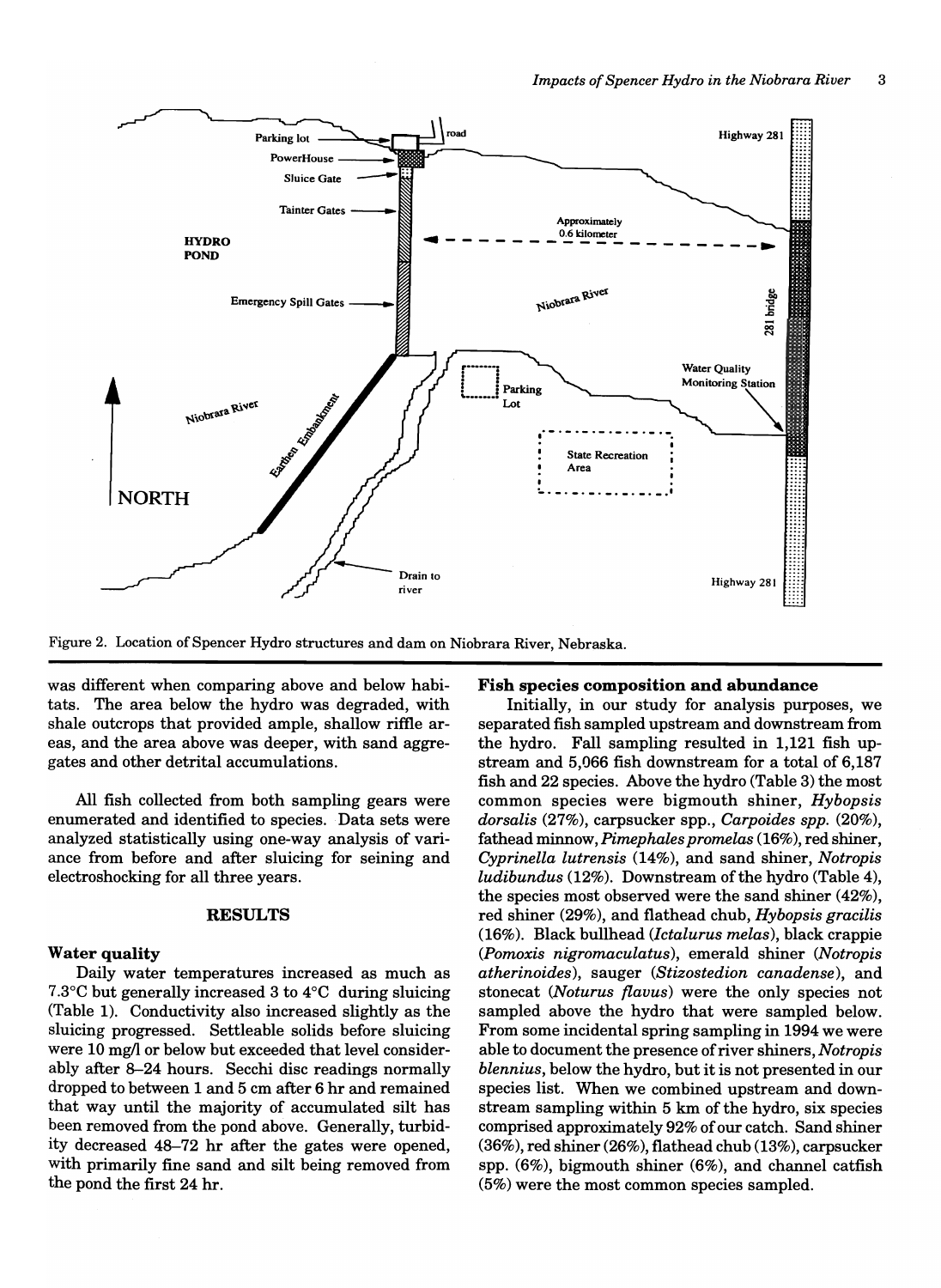# 4 *M. P. Gutzmer et al.*

Table 1. Summary of water quality parameters observed near Spencer Hydro from in the Niobrara River, Nebraska 1990-1995.

|                                  | <b>Monitoring Dates</b> |                         |         |                |                |                          |  |  |  |
|----------------------------------|-------------------------|-------------------------|---------|----------------|----------------|--------------------------|--|--|--|
| Parameter                        | 10/3-5/90               | 9/30-10/1/91 9/15-16/92 |         | $9/27 - 29/93$ | $9/22 - 23/94$ | $9/20 - 21/95$           |  |  |  |
| Water Temperature (°C)           |                         |                         |         |                |                |                          |  |  |  |
| <b>Before</b>                    | 11.2                    | 15.8                    | 22.0    | 10.9           | 9.6            | 12.2                     |  |  |  |
| 2 hours                          | 13.0                    | 15.7                    | 22.0    | 11.9           | 9.5            | 11.6                     |  |  |  |
| 4 hours                          | 16.1                    | 16.8                    | 23.0    | 15.2           | 10.6           |                          |  |  |  |
| 6 hours                          | 18.5                    | 19.6                    | 24.0    | 16.0           |                | 11.1                     |  |  |  |
| 8 hours                          | 18.5                    | 20.1                    | 24.0    | 16.0           |                |                          |  |  |  |
| 24 hours                         | 13.7                    | 14.2                    | 18.0    | 11.2           |                | 8.6                      |  |  |  |
| Conductivity $(\mu \space ohms)$ |                         |                         |         |                |                |                          |  |  |  |
| <b>Before</b>                    | 180                     | 202                     |         | 185            | 249            | 184                      |  |  |  |
| 2 hours                          | 197                     | 217                     |         | 190            | 254            | 177                      |  |  |  |
| 4 hours                          | 222                     | 230                     |         |                | 255            | $\overline{\phantom{0}}$ |  |  |  |
| 6 hours                          | 261                     | 257                     |         |                |                | 182                      |  |  |  |
| 8 hours                          | 261                     | 274                     |         |                |                | $\overline{\phantom{0}}$ |  |  |  |
| 24 hours                         | 233                     | 210                     |         |                |                | 184                      |  |  |  |
| Settleable Solids (mg/L)         |                         |                         |         |                |                |                          |  |  |  |
| <b>Before</b>                    | 10.0                    | 10.0                    | 10.0    | < 5.0          | $<$ 10.0       | < 10                     |  |  |  |
| 2 hours                          | 10.0                    | 10.0                    | 10.0    | < 10.0         | < 10.0         | <10                      |  |  |  |
| 4 hours                          | 25.0                    | 20.0                    | 10.0    | 10.0           | 20.0           |                          |  |  |  |
| 6 hours                          | 60.0                    | 25.0                    | 20.0    | 20.0           |                | < 10                     |  |  |  |
| 8 hours                          | 40.0                    | 20.0                    | 25.0    | 25.0           |                |                          |  |  |  |
| 24 hours                         | 20.0                    | 30.0                    | 20.0    | 20.0           |                | <10                      |  |  |  |
| Secchi Disc (cm)                 |                         |                         |         |                |                |                          |  |  |  |
| <b>Before</b>                    | 17                      | 30                      | 23      | 20             |                |                          |  |  |  |
| 2 hours                          | 10                      | 28                      | 19      | 19             |                |                          |  |  |  |
| 4 hours                          | $\overline{5}$          | 10                      | 17      | 7              |                |                          |  |  |  |
| 6 hours                          | 3                       | $\boldsymbol{3}$        | 5       | 3              |                |                          |  |  |  |
| 8 hours                          | $\mathbf 1$             | 3                       | 3       | $\overline{5}$ |                |                          |  |  |  |
| 24 hours                         | 3                       | $\overline{5}$          | 3       | 5              |                |                          |  |  |  |
| <b>Sluice Date</b>               | 10/4/90                 | 9/30/91                 | 9/15/92 | 9/27/93        | 9/23/94        | 9/20/95                  |  |  |  |
| & Time (Start)                   | 8:00                    | 9:00                    | 15:30   | 8:10           | 8:15           | 8:00                     |  |  |  |

#### Sluicing impact on fish populations

Fish sampling Catch-Per-Unit-Efforts (CPUE) estimates below the hydro during pre-sluice and post-sluice are shown in Table 4. All three years were then combined and there was no significant difference between pre-sluice and post-sluice sampling for both electroshocking  $(P = 0.32)$  and seining  $(P = 0.10)$ .

During sluicing, fish sampled by seining and electroshocking combined showed a significant difference, with higher numbers sampled in 1995 when compared with 1994 ( $P = 0.02$ ) and 1993 ( $P = 0.05$ ). There was not a significant difference when 1993 and 1994 were compared  $(P = 0.35)$ .

#### DISCUSSION

Suspended sediment is the primary contaminant of concern. Recent interest has been increasing toward sediment effects on fish, especially threatened and endangered species and warmwater fish (Dieter, 1990; Muncy et aI., 1979; Newcombe and MacDonald, 1991). The major threat to fish from sediment is to their reproductive success and loss of rearing habitat. Developing eggs and newly hatched fry may be stressed or killed by suspended sediment through suffocation or inhibition of emergence from spawning gravels, and fine sediment concentrations may cause visual impairment in feeding behavior (Waters, 1995). Previous NPPD investigations concluded that the rate at which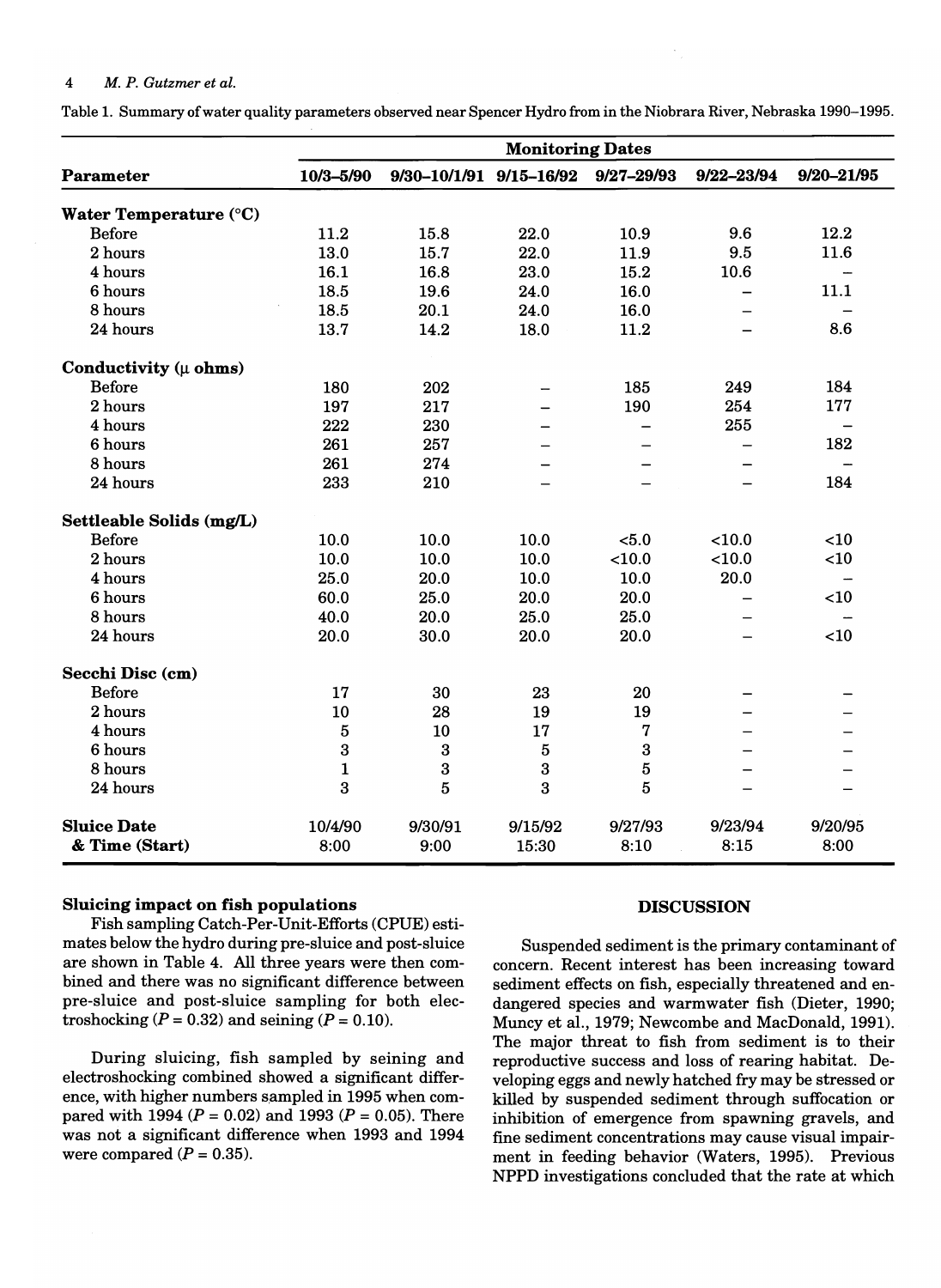the hydro pond was dropped was a significant factor in impacting the fish. Operational modifications, such as monitoring and slowing the rate at which the pond is dropped above the hydro, were significant in reducing fish mortality. The flood and sluice gates were normally opened quickly and the pond drained rapidly. The increased sediment load and loss of acclimation time under the low flow-higher water temperature conditions were thought to be the major causes of the fish kills (Gutzmer, 1993). The movement of sediment through the flood and sluice gates can also strand fish above and below the hydro due to shifting stream channels and deposited sediment. Fish in the Niobrara, however, are adapted to highly turbid, increased sediment (sand) conditions, as it is estimated that the river transports more than 300 metric tons of sediment per day in this reach of the river (Hotchkiss et al., 1993).

It was apparent that as sediment concentrations increased there was also an increase in ambient water temperature. Reduction of water transparency caused by suspended silt and reduced light availability for photosynthesis were the main points emphasized by Ellis (1936) in his early warning research. Ellis expressed concern for possible effects of suspended sediment on other water characteristics such as temperature and conductance. Hydrogen sulfide concentrations were initially thought to be a factor by various regulatory agencies, but testing revealed undetectable or non-toxic levels (Gutzmer, 1993).

Our fish-species composition was somewhat comparable to previous studies conducted in the river. Hesse and Newcomb (1982) sampled above and below the hydro and found sand shiners composed 75.9%, river shiners 20.1%, and bigmouth shiners 4.0% of their upstream sample. In the downstream river section below the hydro they found sand shiners composed 88.6%, river shiners 10.3% and bigmouth shiners 1.1%. Our sampling revealed that sand and bigmouth shiners still were well represented, but only a few river shiners were observed in some incidental spring sampling and no apparent adults in the fall were identified. As in the Hesse studies, some species showed up in samples during certain times of the year and not in others. Certain habitats were much more accessible than others. This was especially true above the hydro as high flows, inclement weather and oftentimes very different habitat types (deeper, marshy wooded sandbars with intermittent isolated or partially connected meandering streams to the river itself) were common for several kilometers. Channel catfish young-of-the-year were very prevalent below the hydro in late summer as were carp sucker species. It appears to a certain extent that migration (adults in the spring) and recruitment of individuals through summer reproduction, and time of year we conducted sampling, affected our results both

Table 2. Summary of river flows (cfs) in the Niobrara River at the Spencer Hydro April 1990 through October 1995.

|             | <b>Monthly Flow</b> |         |                |  |  |  |  |  |
|-------------|---------------------|---------|----------------|--|--|--|--|--|
|             | <b>Mean</b>         | Minimum | <b>Maximum</b> |  |  |  |  |  |
| 1990        |                     |         |                |  |  |  |  |  |
| Apr         | 1690                | 1300    | 2600           |  |  |  |  |  |
| May         | 1947                | 1370    | 2950           |  |  |  |  |  |
| Jun         | 1542                | 929     | 2720           |  |  |  |  |  |
| Jul         | 996                 | 738     | 1990           |  |  |  |  |  |
| Aug         | 1044                | 817     | 1880           |  |  |  |  |  |
| Sep         | 899                 | 760     | 1070           |  |  |  |  |  |
| Oct         | 1200                | 675     | 1770           |  |  |  |  |  |
| 1991        |                     |         |                |  |  |  |  |  |
| Apr         | 1856                | 1420    | 2400           |  |  |  |  |  |
| May         | 2166                | 1390    | 2980           |  |  |  |  |  |
| Jun         | 2175                | 1100    | 4040           |  |  |  |  |  |
| Jul         | 935                 | 781     | 1140           |  |  |  |  |  |
| Aug         | 932                 | 682     | 1320           |  |  |  |  |  |
|             | 1000                | 718     | 1650           |  |  |  |  |  |
| $\rm Sep$   | 1164                | 666     | 1590           |  |  |  |  |  |
| $\rm Oct$   |                     |         |                |  |  |  |  |  |
| 1992        |                     |         |                |  |  |  |  |  |
| Apr         | 1542                | 1310    | 1990           |  |  |  |  |  |
| May         | 1217                | 1010    | 1870           |  |  |  |  |  |
| Jun         | 1524                | 1140    | 2150           |  |  |  |  |  |
| Jul         | 1422                | 1090    | 1860           |  |  |  |  |  |
| Aug         | 1489                | 944     | 2600           |  |  |  |  |  |
| Sep         | 1306                | 1110    | 1610           |  |  |  |  |  |
| Oct         | 1380                | 1140    | 1950           |  |  |  |  |  |
| 1993        |                     |         |                |  |  |  |  |  |
| Apr         | 2455                | 2030    | 3620           |  |  |  |  |  |
| May         | 2280                | 1530    | 4390           |  |  |  |  |  |
| Jun         | 1803                | 1270    | 2540           |  |  |  |  |  |
| Jul         | 2245                | 1610    | 3980           |  |  |  |  |  |
| Aug         | 1249                | 932     | 1950           |  |  |  |  |  |
| ${\rm Sep}$ | 1453                | 967     | 2740           |  |  |  |  |  |
| Oct         | 1552                | 1350    | 2540           |  |  |  |  |  |
| 1994        |                     |         |                |  |  |  |  |  |
| Apr         | 1780                | 1350    | 2280           |  |  |  |  |  |
| May         | 1793                | 1160    | 3480           |  |  |  |  |  |
| Jun         | 1588                | 797     | 2970           |  |  |  |  |  |
| Jul         | 1299                | 948     | 2040           |  |  |  |  |  |
| Aug         | 1220                | 920     | 2820           |  |  |  |  |  |
|             | 1321                | 443     | 2560           |  |  |  |  |  |
| Sep         | 1259                |         |                |  |  |  |  |  |
| Oct         |                     | 1021    | 1405           |  |  |  |  |  |
| 1995        |                     |         |                |  |  |  |  |  |
| Apr         | 4402                | 1987    | 10075          |  |  |  |  |  |
| May         | 4579                | 2694    | 6566           |  |  |  |  |  |
| Jun         | 3047                | 2129    | 4168           |  |  |  |  |  |
| Jul         | 1335                | 974     | 2032           |  |  |  |  |  |
| Aug         | 1200                | 949     | 1827           |  |  |  |  |  |
| Sep         | 1254                | 949     | 2216           |  |  |  |  |  |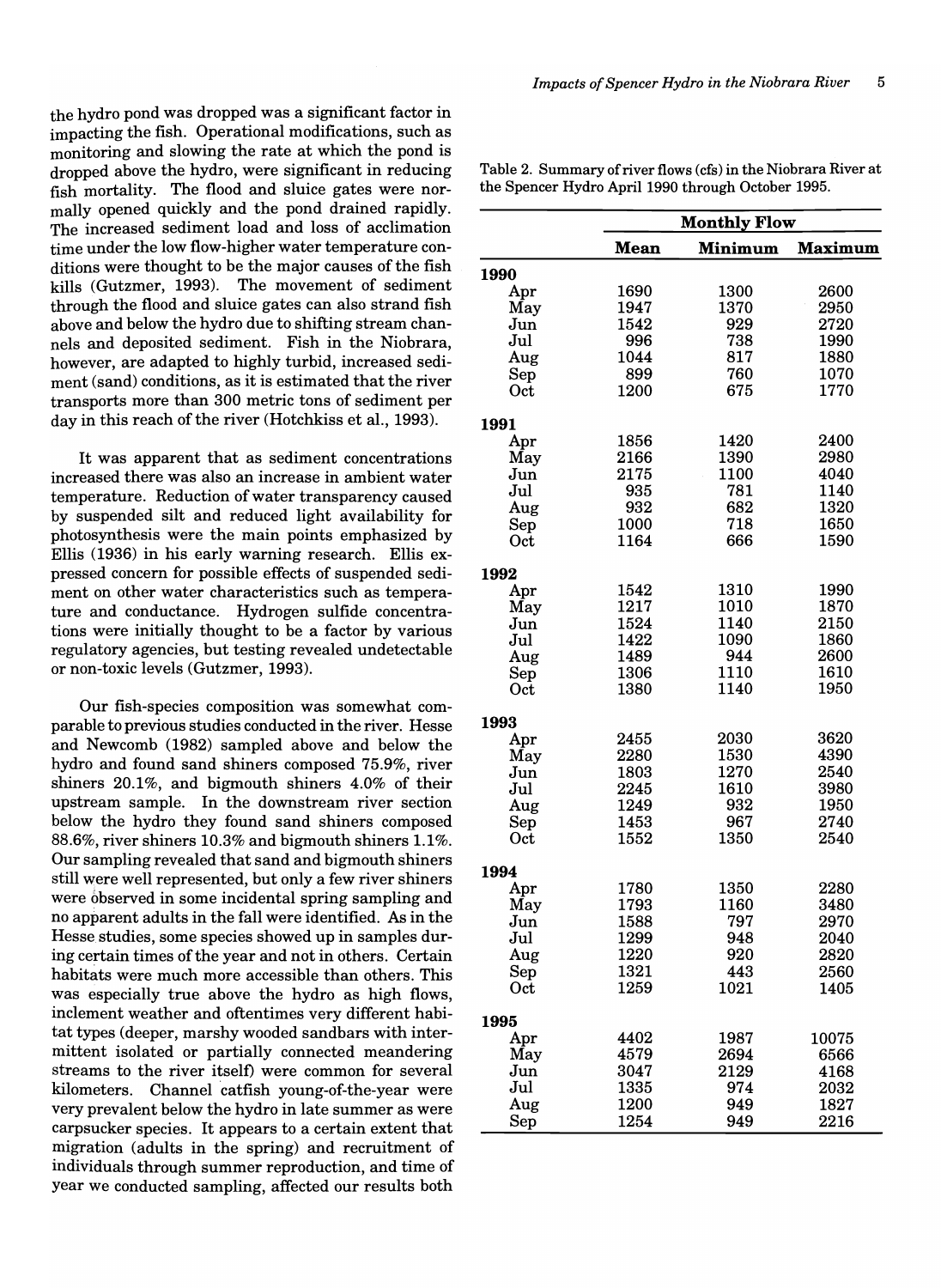#### 6 *M. P. Gutzmer et al.*

Table 3. Fish abundance, catch-per-unit-effort (before and after sluice events), and percent composition above Spencer Hydro during the fall, 1993-95. \*

|                         | 1993<br>before sluice |                |                | 1994<br>before sluice |                         | 1995<br>after sluice | 1993-95<br>Percent |  |
|-------------------------|-----------------------|----------------|----------------|-----------------------|-------------------------|----------------------|--------------------|--|
|                         | seine                 | shock          | seine          | shock                 | seine                   | shock                | composition        |  |
| <b>Bigmouth Shiner</b>  | 301                   |                | 23             |                       |                         |                      | 26.75              |  |
| Bluegill                |                       | 8              |                | 17                    |                         |                      | 2.06               |  |
| <b>Brassy minnow</b>    | 1                     | $\mathbf{1}$   | 4              |                       |                         |                      | 0.50               |  |
| Carpsuckers (spp.)      | 123                   |                | 112            |                       | $\overline{\mathbf{4}}$ | $\mathbf{1}$         | 19.82              |  |
| Channel catfish         |                       |                | 1              |                       |                         |                      | 0.08               |  |
| Common carp             |                       | 4              | 2              | $\mathbf{1}$          |                         |                      | 0.58               |  |
| <b>Fathead minnow</b>   | 170                   | 21             | 4              |                       |                         |                      | 16.10              |  |
| Flathead chub           | 10                    | $\bf{z}$       | 3              |                       | 9                       | 1                    | 2.06               |  |
| Grass pickerel          |                       | $\mathbf{1}$   |                | 3                     |                         | 1                    | 0.41               |  |
| Green sunfish           |                       | $\overline{5}$ |                | 9                     |                         | $\overline{2}$       | 1.32               |  |
| Largemouth bass         |                       | 6              | $\overline{5}$ | 13                    | 1                       |                      | 2.06               |  |
| Northern pike           |                       | 1              |                |                       |                         |                      | 0.08               |  |
| Red shiner              | 76                    | 59             | 17             | 12                    | $6\phantom{1}6$         | $\mathbf{1}$         | 14.12              |  |
| Sand shiner             | 63                    | 39             | 40             |                       |                         |                      | 11.73              |  |
| Shorthead redhorse      |                       | 7              |                | 3                     |                         |                      | 0.83               |  |
| White crappie           |                       | $\mathbf{1}$   |                |                       |                         |                      | 0.08               |  |
| White sucker            |                       | $\overline{7}$ |                | 8                     |                         |                      | 1.24               |  |
| Yellow bullhead         |                       |                |                | 1                     |                         |                      | 0.08               |  |
| Unknown juvenile (YOY)  | 1                     |                |                |                       |                         |                      | 0.08               |  |
| # of fish sampled       | 745                   | 162            | 211            | 67                    | 20                      | 6                    | 1121               |  |
| Distance sampled (feet) | 400                   | 700            | 400            | 600                   | 150                     | 200                  | 2450               |  |
| Catch-per-unit-effort   | 1.86                  | 0.23           | 0.53           | 0.11                  | 0.13                    | 0.03                 | 0.46               |  |

\* Note that above sluicing sampling was not always conducted in a consistent manner because of access, staff availability and weather conditions.

temporarily and spatially in regard to species diversity and abundance. To some extent this may have also accounted for some distribution differences.

The CPUE estimate was higher for downstream (1.27) sampling than for upstream (0.46) and this can partially be explained through habitat heterogeneity, level of sampling effort and the fact that hydros can act as a barrier and concentrate fish. The sluicing process had no significant impact on fish numbers sampled for all three years between pre-sluice and during or postsluice periods. What was observed was a significant increase in the numbers of fish sampled in 1995. The reasons for the higher fish numbers sampled in 1995 are unknown. Less sampling effort due to minimal staff and uncontrollable time constraints limited our effort, but the mean CPUE values for after or during sluicing were considerably higher (21.9 and 5.99 respectively). Table 2 shows that average flows in the Niobrara River during mid and late spring 1995 (May and June) were higher than the previous two years, which may have accounted for increased recruitment to

the population by inundation of spawning areas not normally used. Other factors could have contributed but were not assessed in this evaluation.

#### **CONCLUSIONS**

The operational modifications of raising the gates slowly and dropping the hydro pond at a reduced rate has been successful in avoiding fish kills since 1989. Simultaneously monitoring water quality and observing fish stress in the vicinity of the hydro during sluicing aids the operators in minimizing deleterious impacts to riverine biota. The similar number of species sampled above the hydro, when compared to downstream presence, indicates the hydro may not be limiting diversity and distribution as once originally thought. This appears evident when comparing our species composition to previous studies.

Future recommendations include the development of a standardized fish survey designed to evaluate fish populations above and below the hydro equidistant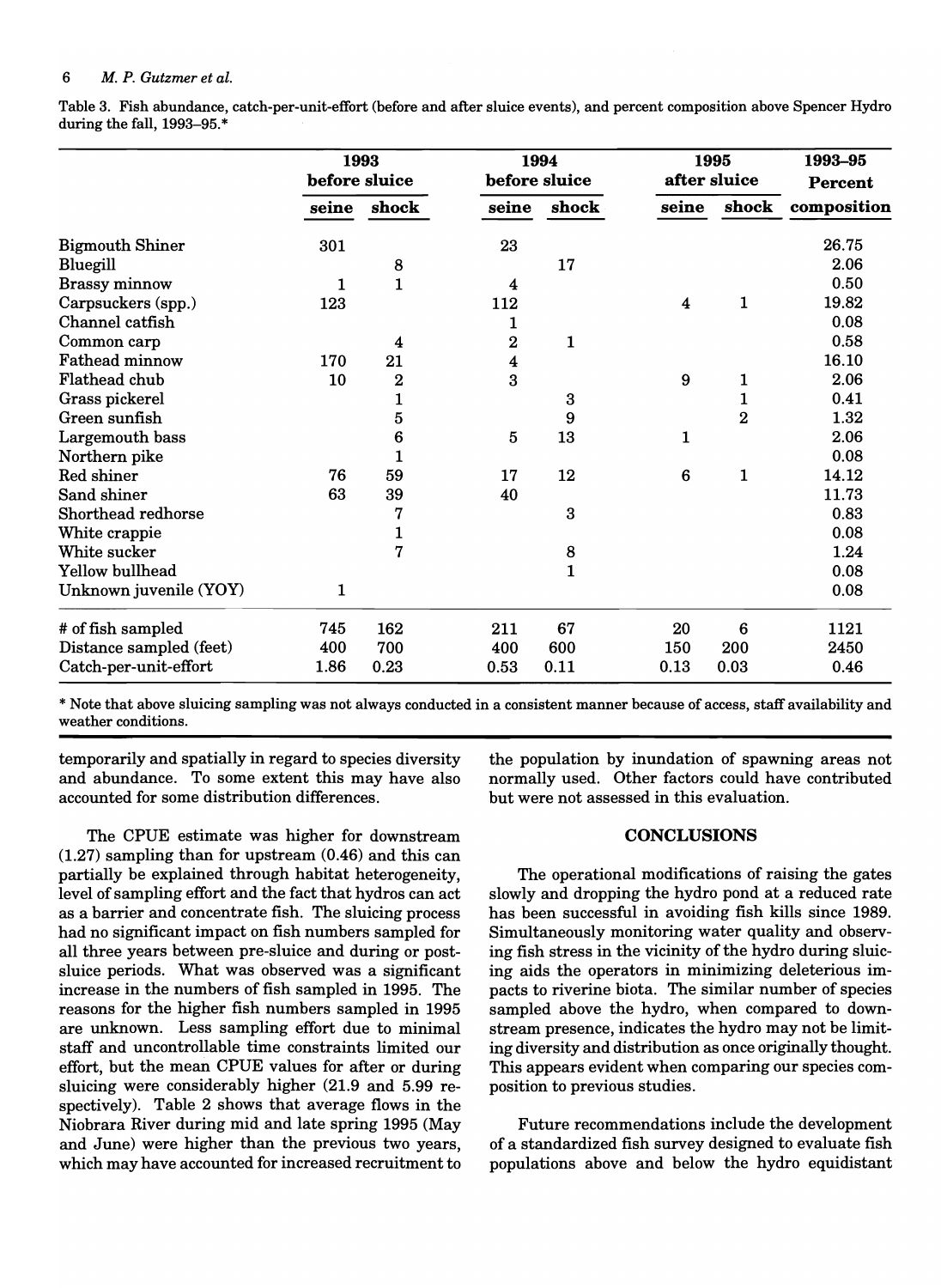Table 4. Fish abundance, catch-per-unit-effort (before and after sluice events), and percent composition below Spencer Hydro during the fall, 1993-95.

|                        |      | 1993                    |                  | 1994                          |             |                         | 1995                    |                  |              |                  | 1993-95          |
|------------------------|------|-------------------------|------------------|-------------------------------|-------------|-------------------------|-------------------------|------------------|--------------|------------------|------------------|
|                        |      | before sluice           |                  | before sluice<br>after sluice |             |                         | before sluice           |                  | after sluice |                  | Percent          |
|                        |      | seine shock             |                  | seine shock                   |             | seine shock seine shock |                         |                  |              | seine shock      | compo-<br>sition |
| <b>Bigmouth Shiner</b> | 19   | 15                      |                  | $1 \cdot$                     |             |                         | 1                       | 1                |              | 4                | 0.81             |
| <b>Black bullhead</b>  |      | 1                       |                  |                               |             | 5                       |                         |                  |              | 1                | 0.14             |
| <b>Black crappie</b>   |      | 1                       |                  |                               |             |                         |                         |                  |              |                  | 0.02             |
| Bluegill               | 1    | 6                       |                  | 1                             | 1           |                         |                         | 8                |              |                  | 0.34             |
| <b>Brassy</b> minnow   | 3    | $\mathbf 1$             | 1                | $\mathbf{1}$                  |             |                         |                         |                  |              |                  | 0.12             |
| Carpsuckers (spp.)     | 15   | 1                       | 7                |                               | 6           |                         | 30                      | $\boldsymbol{2}$ | 74           | $\bf{2}$         | 2.70             |
| Channel catfish        | 3    | 5                       |                  | 6                             | 47          | 8                       | 41                      | 7                | 108          | 85               | 6.12             |
| Common carp            |      | $\bf{2}$                |                  | $\mathbf{1}$                  | 7           | 6                       |                         |                  | 8            | 1                | 0.49             |
| <b>Emerald shiner</b>  |      | $\mathbf 1$             |                  |                               |             |                         |                         |                  |              |                  | 0.02             |
| <b>Fathead minnow</b>  | 77   | 9                       | $\boldsymbol{2}$ |                               |             |                         |                         |                  |              | 1                | 1.76             |
| Flathead chub          | 3    | $\overline{\mathbf{4}}$ | 14               | 8                             | 12          | 27                      | 34                      | 245              | 140          | 324              | 16.01            |
| Grass pickerel         |      | $\mathbf{1}$            |                  |                               |             |                         |                         |                  |              |                  | 0.00             |
| Green sunfish          |      | 14                      |                  | 13                            | $\mathbf 1$ | 1                       |                         |                  | 5            | $\boldsymbol{2}$ | 0.71             |
| Largemouth bass        |      | 6                       |                  | 1                             |             |                         | 1                       | $\boldsymbol{4}$ | 1            |                  | 0.26             |
| Red shiner             | 308  | 382                     | 71               | 118                           | 22          | 25                      | 259                     | 56               | 180          | 24               | 28.52            |
| Sand shiner            | 326  | 165                     | 186              | 20                            | 12          | 16                      | 256                     | 94               | 575          | 453              | 41.51            |
| Sauger                 |      |                         |                  |                               |             |                         |                         |                  | 1            |                  | 0.02             |
| Shorthead redhorse     |      | 4                       |                  | 1                             |             | 3                       | $\overline{\mathbf{2}}$ |                  | 2            | 1                | 0.26             |
| Stone Cat              |      |                         |                  |                               |             |                         |                         |                  | $\mathbf{1}$ |                  | 0.02             |
| White crappie          |      | 1                       |                  | $\mathbf{1}$                  |             |                         | 1                       |                  |              |                  | 0.06             |
| White sucker           |      | $\overline{2}$          |                  |                               |             | 1                       |                         |                  |              |                  | 0.06             |
| Yellow bullhead        |      |                         |                  |                               | 1           |                         |                         |                  |              | 1                | 0.04             |
| # of fish sampled      | 755  | 621                     | 281              | 172                           | 109         | 92                      | 625                     | 417              | 1095         | 899              | 5066             |
| Distance sampled (ft)  | 500  | 1100                    | 400              | 300                           | 300         | 400                     | 350                     | 450              | 50           | 150              | 4000             |
| Catch-per-unit-effort  | 1.51 | 0.56                    | 0.70             | 0.57                          | 0.36        | 0.23                    | 1.79                    | 0.93             | 21.90        | 5.99             | 1.27             |

from the hydro (i.e., Butte bridge and Lynch bridge), which will allow more representative habitat to be sampled. Instead of sampling within 5 km of the hydro extend the sampling locations 15-20 km upstream and downstream of the hydro project. This would resolve some of the problems and bias of heterogenous habitats that are sampled so close to the hydro. This study design may more fully illustrate fish diversity and abundance as a consequence of Spencer Hydro operation. Close observation of fish during sluicing periods may help explain unaccounted-for acute toxicity as well as any chronic effects or unknown physiological impairments not yet documented or realized to fish during sluicing events.

# ACKNOWLEDGMENTS

We first thank Nebraska Public Power District for funding this monitoring study. We also express our appreciation to Richard Warnke, Leo Johnson and other hydro operators for their field assistance and valuable

input during the course of this study. General information and access permission received from local landowners like Joe Luke and the late Ed Prouty are also sincerely appreciated.

We also thank Doug Harris and Mark Czaplewski for their critical review of this manuscript. Thanks also to Bob Peterson the staff of the Nebraska Game and Parks Commission and the Nebraska Department of Environmental Quality for their review and guidance during the years of this study. Thanks also to Jean Munson and Narka Braun for preparation of this manuscript.

### LITERATURE CITED

Dieter, C. D. 1990. Causes and effects of water turbid*ity: a selected annotated bibliography.* Brookings, South Dakota State University, South Dakota Cooperative Wildlife Research Unit, Technical Bulletin 5.